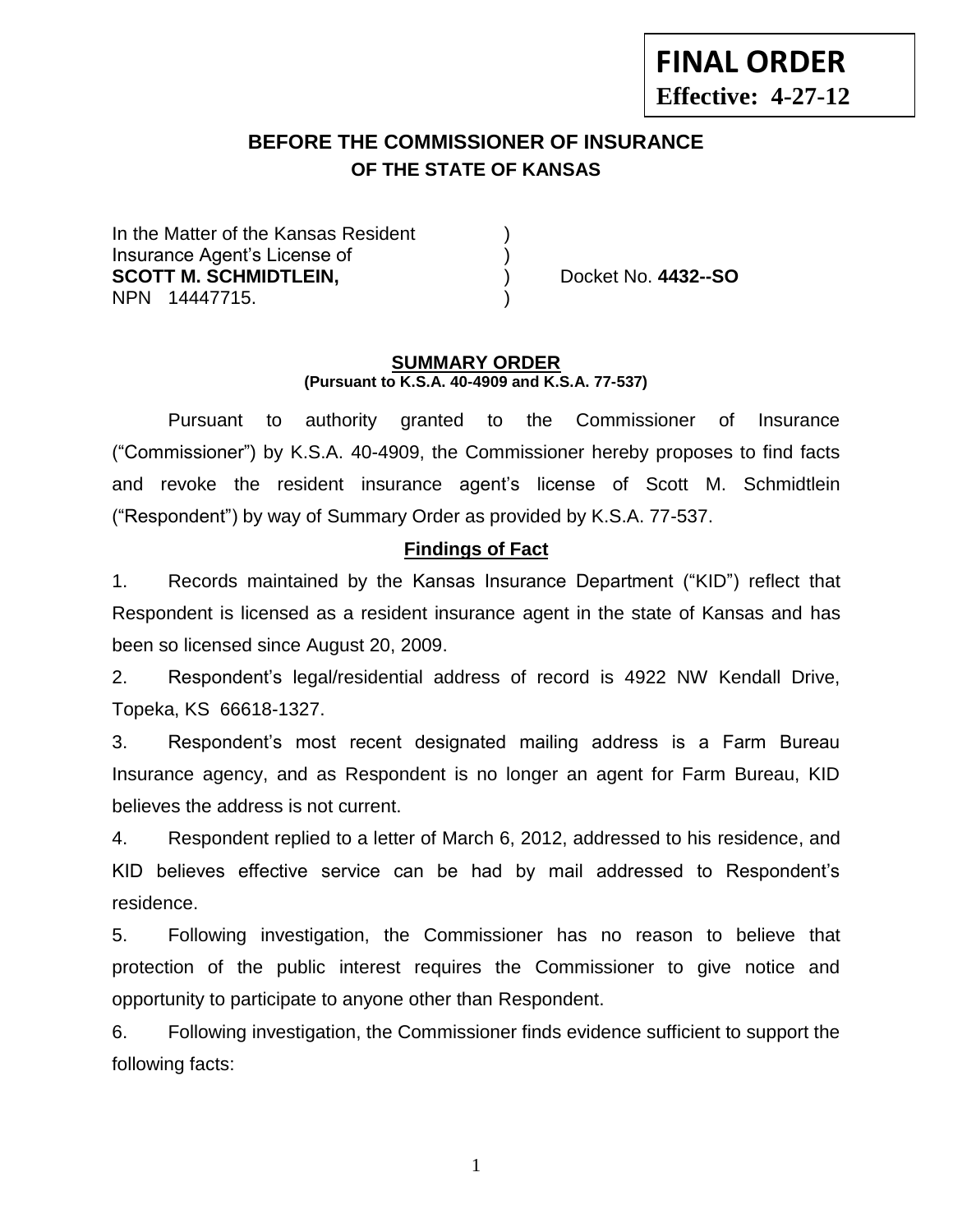7. While appointed as an agent of Farm Bureau, Respondent submitted a theft claim to Farm Bureau on his homeowners insurance policy, falsely stating that personal property valued at approximately \$17,000 had been stolen in a burglary of his garage.

8. In fact, Respondent retained possession of all but a bucket of tools, worth less than \$100, that had been left sitting outside the garage.

9. In addition, Respondent submitted five applications for new business on behalf of real persons who did not apply for insurance, and he did this in order to qualify for a bonus.

# **Applicable Law**

10. K.S.A. 40-4909(a) provides, in relevant part:

"The commissioner may deny, suspend, revoke or refuse renewal of any license issued under this act if the commissioner finds that the applicant or license holder has . . .

(2) Violated: (A) Any provision of chapter 40 of the Kansas Statutes Annotated, and amendments thereto, or any rule and regulation promulgated thereunder;

(8) Used any fraudulent, coercive, or dishonest practice, or demonstrated any incompetence, untrustworthiness, or financial irresponsibility in the conduct of business in this state or elsewhere. . . ." K.S.A. 2010 Supp. 40- 4909(a).

11. "Making false or fraudulent statements or representations on or relative to an application for an insurance policy, for the purpose of obtaining a fee, commission, money or other benefit from any insurer, broker or individual" is an unfair trade practice, as defined by K.S.A. 2010 Supp. 40-2404(11), and violates K.S.A. 40-2403.

12. In addition, the Commissioner may revoke any license issued under the Insurance Agents Licensing Act if the Commissioner finds that the interests of the insurer or the insurable interests of the public are not properly served under such license. K.S.A. 2010 Supp. 40-4909(b).

# **Conclusions of Law**

13. The Commissioner has jurisdiction over Respondent as well as the subject matter of this proceeding, and such proceeding is held in the public interest.

14. The Commissioner finds that Respondent's license may be revoked pursuant to K.S.A. 40-4909(a)(8) because Respondent has used a fraudulent and dishonest practice in submitting a claim based on false statements regarding the loss.

2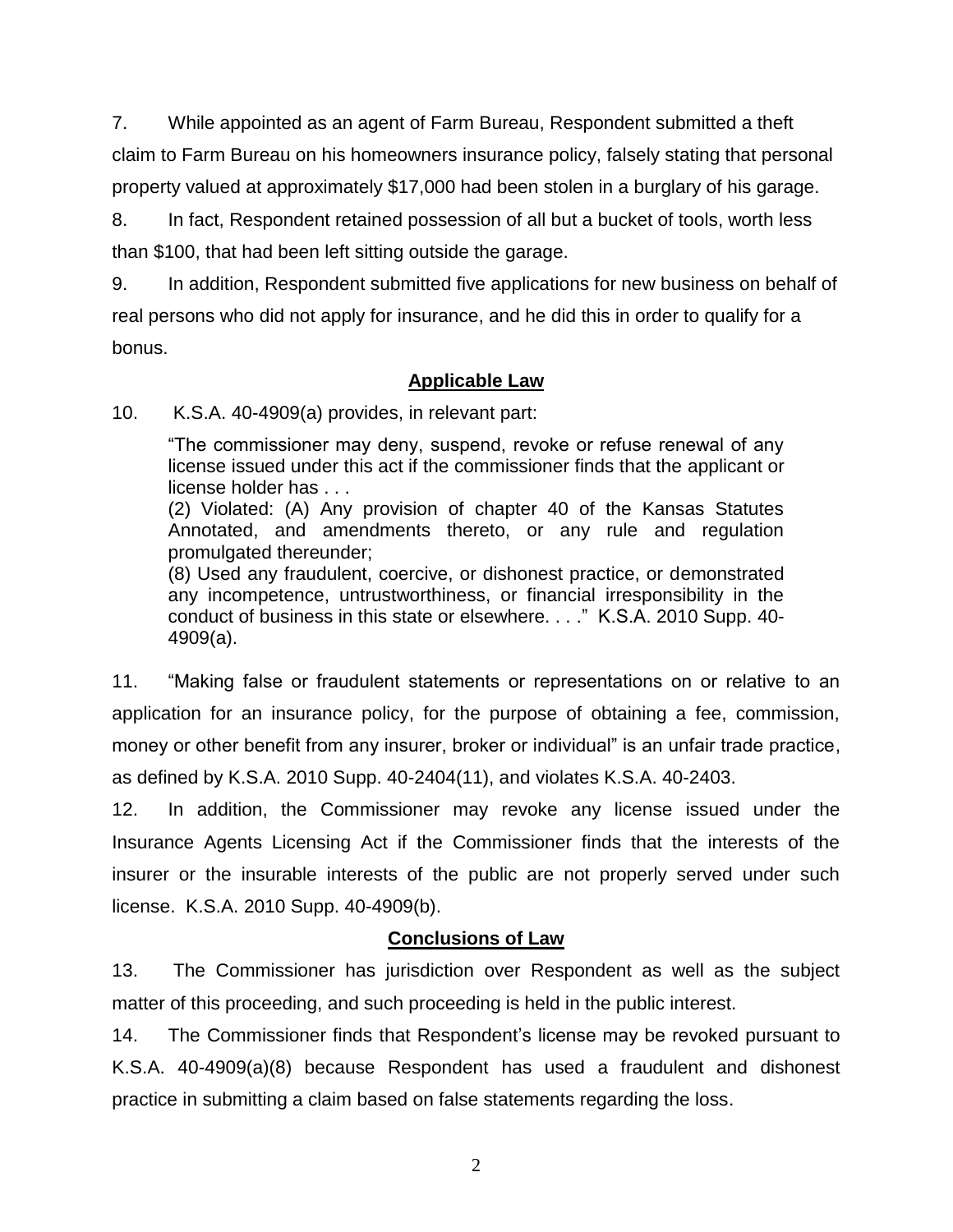15. The Commissioner also finds that Respondent's license may be revoked pursuant to K.S.A. 40-4909(a)(2)(A) because Respondent has committed an unfair trade practice as defined by K.S.A. 40-2404(11), by submitting bogus business in order to qualify for a bonus, in violation of K.S.A. 40-2403.

16. Based on the foregoing findings, the Commissioner concludes that sufficient grounds exist for the revocation of Respondent's insurance agent license pursuant to K.S.A. 2010 Supp. 40-4909(a).

17. Further, the Commissioner finds that Respondent's license should be revoked pursuant to K.S.A. 40-4909(b) because it is not serving the interests of the insurer or the insurable interests of the public.

18. Based on the facts and circumstances set forth herein, it appears that the use of summary proceedings in this matter is appropriate, in accordance with the provisions set forth in K.S.A. 77-537(a), in that the use of summary proceedings does not violate any provision of the law, the protection of the public interest does not require the KID to give notice and opportunity to participate to persons other than Respondents, and after investigation, KID believes in good faith that the allegations will be supported to the applicable standard of proof.

#### **Policy to be Served**

Before issuing an insurance agent license, the Commissioner must determine that the applicant is qualified and has not committed any act that would be grounds for denial, suspension, or revocation. K.S.A. 40-4905(b). Further, the Commissioner may revoke any license issued under the Insurance Agents Licensing Act if the Commissioner finds that the interests of the insurer or the insurable interests of the public are not properly served under the license. The following action is appropriate to promote the security and integrity of the insurance business and protect insurance consumers by licensing, or continuing to license, persons or entities to sell, solicit, or negotiate insurance in the State of Kansas only if their conduct indicates they are both qualified and trustworthy.

**THE COMMISSIONER OF INSURANCE THEREFORE ORDERS** that the Kansas resident insurance agent's license of **SCOTT M. SCHMIDTLEIN** is hereby **REVOKED,** and **SCOTT M. SCHMIDTLEIN** shall **CEASE and DESIST** from the sale,

3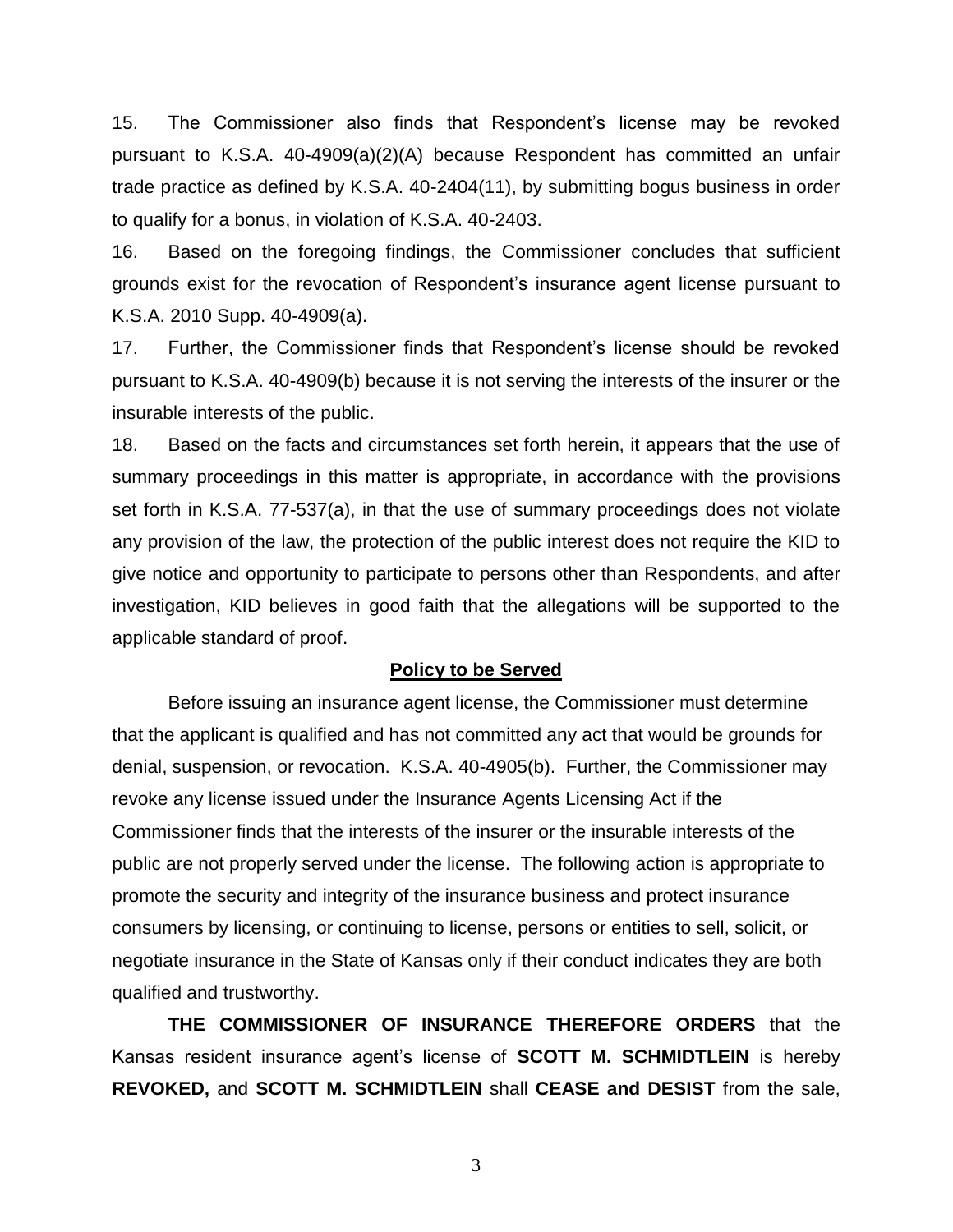solicitation, or negotiation of insurance, receiving compensation deriving from the sale, solicitation, or negotiation of insurance conducted on and after the effective date of this order, or performing any act toward the solicitation of or transaction of any business of insurance from and after the effective date of this order.

**It is further ordered**, pursuant to KSA 77-415(b)(2)(A), that this order is designated by KID as precedent.

**IT IS SO ORDERED THIS \_\_9th\_\_ DAY OF APRIL 2012, IN THE CITY OF TOPEKA, COUNTY OF SHAWNEE, STATE OF KANSAS.**



\_/s/ Sandy Praeger\_\_\_\_\_\_\_\_\_\_\_\_\_\_\_\_ Sandy Praeger Commissioner of Insurance

BY:

\_/s/ Zachary J.C. Anshutz\_\_\_\_\_\_\_\_\_\_\_ Zachary J.C. Anshutz General Counsel